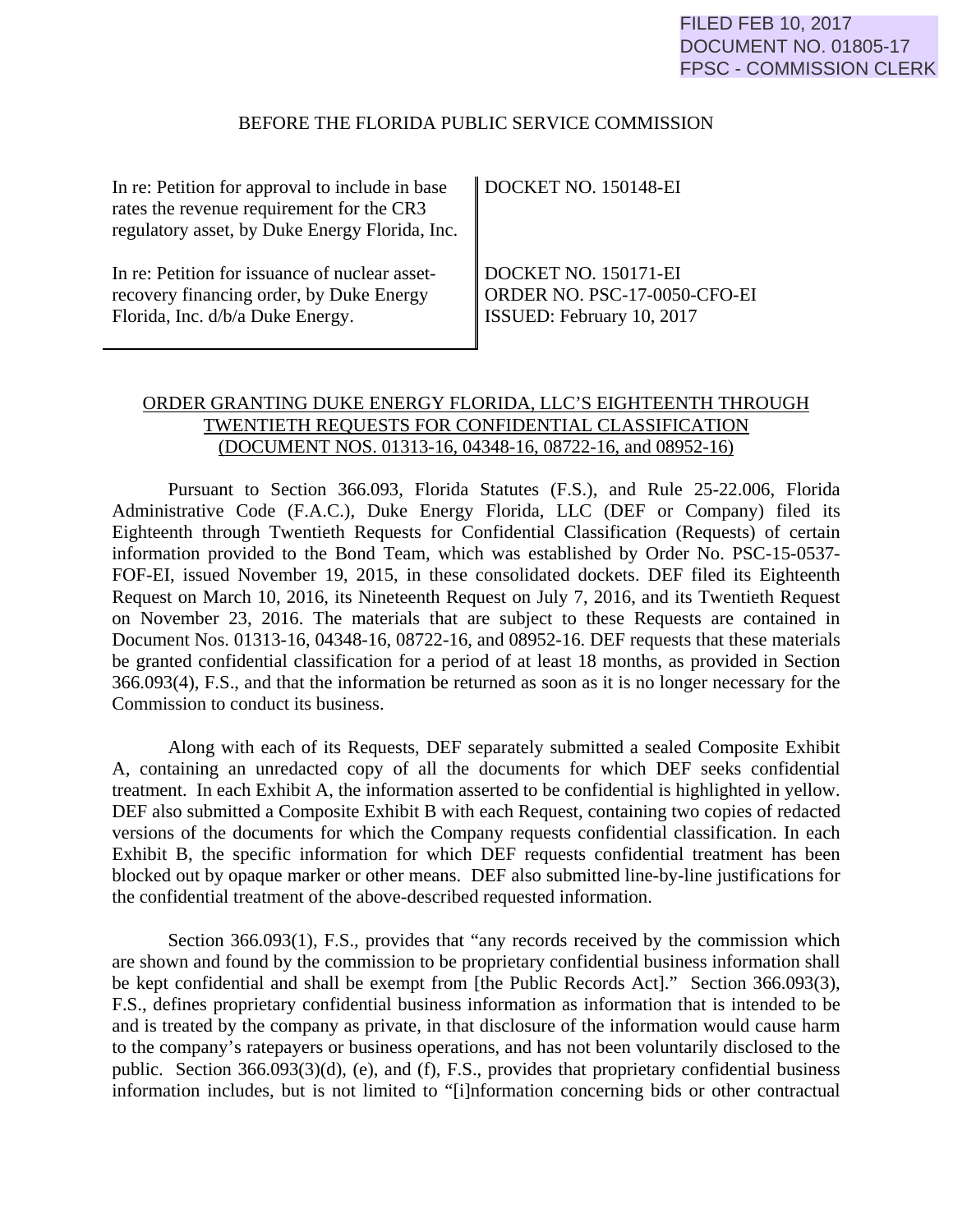# ORDER NO. PSC-17-0050-CFO-EI DOCKET NOS. 150148-EI, 150171-EI PAGE 2

data, the disclosure of which would impair the efforts of the public utility or its affiliate to contract for goods or services on favorable terms," "[i]nformation relating to competitive interests, the disclosure of which would impair the competitive business of the provider of the information," and "[e]mployee personnel information unrelated to compensation, duties, qualifications, or responsibilities."

 DEF contends that the information at issue falls within these categories and thus constitutes proprietary confidential business information entitled to protection under section 366.093, F.S., and Rule 25-22.006, F.A.C. DEF contends that the information relates to the following securitization bond transaction activities: 1) DEF's confidential agreement with Moody's Investors Service to assign credit ratings to the securities issued in this matter (18th Request); 2) investor bond-allocation information, the disclosure of which would impair the efforts of DEF or its investors to obtain pricing on favorable terms (19th Request); and 3) DEF's engagement with the law firms and consulting firms retained by DEF to work on the securitization, including rates and costs of the law firms and consulting firms, the disclosure of which would violate the terms of contractual agreements with third parties and impair the efforts of DEF to contract for goods and services on favorable terms. Portions of these documents also contain individual employee names, which DEF maintains as confidential in order to protect its employees' individual right to privacy and to guard against being at a competitive disadvantage when seeking to hire and retain qualified employees and contractors (20th Request). DEF further asserts that disclosure of the information would also adversely impact the competitive business interests of parties contracting with DEF. DEF states that this information is intended to be and is treated by DEF as private and has not been publicly disclosed.

 Upon review, it appears that the above-referenced information satisfies the criteria set forth in Section 366.093(3), F.S., for classification as proprietary confidential business information and shall be treated as confidential. The information constitutes "[i]nformation concerning bids or other contractual data, the disclosure of which would impair the efforts of the public utility or its affiliate to contract for goods or services on favorable terms," "[i]nformation relating to competitive interests, the disclosure of which would impair the competitive business of the provider of the information," and "[e]mployee personnel information unrelated to compensation, duties, qualifications, or responsibilities." Thus, this information is granted confidential classification.

 Pursuant to Section 366.093(4), F.S., the information for which confidential classification is granted herein shall remain protected from disclosure for a period of 18 months from the date of issuance of this Order. At the conclusion of the 18-month period, the confidential information will no longer be exempt from Section 119.07(1), F.S., unless DEF or another affected person shows, and the Commission finds, that the records continue to contain proprietary confidential business information.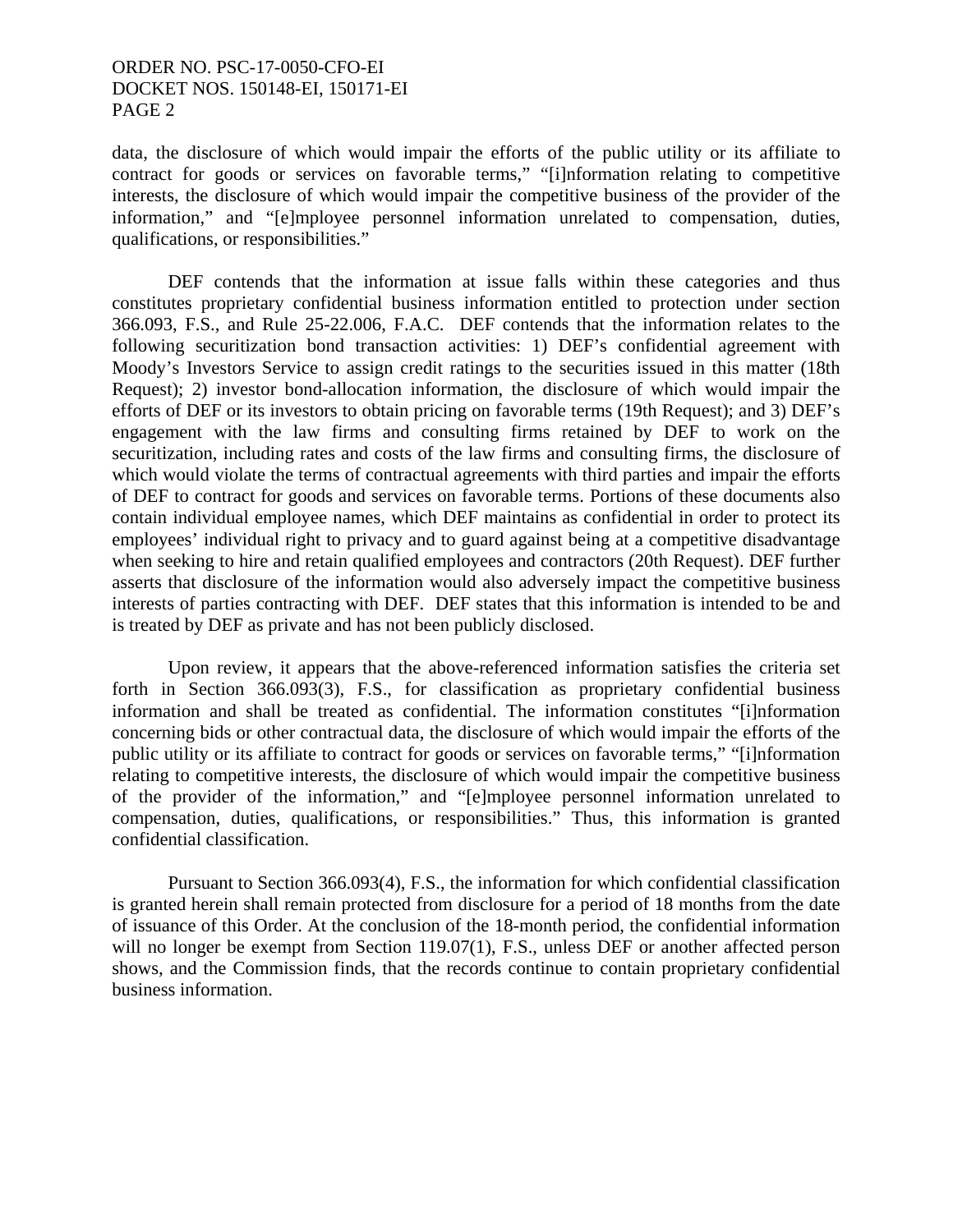### ORDER NO. PSC-17-0050-CFO-EI DOCKETNOS. 150148-EI, 150171-EI PAGE3

Based on the foregoing, it is

ORDERED by Commissioner Ronald A. Brise, as Prehearing Officer, that Duke Energy Florida, LLC's Eighteenth, Nineteenth, and Twentieth Requests for Confidential Classification of Document Nos. 01313-16, 04348-16, 08722-16, and 08952-16 are granted. It is further

ORDERED that the information contained in Document Nos. 01313-16, 04348-16, 08722-16, and 08952-16 for which confidential classification has been granted shall remain protected from disclosure for a period of 18 months from the date of issuance of this Order. It is further

ORDERED that this Order shall be the only notification by the Commission to the parties of the date of declassification of the materials discussed herein.

By ORDER of Commissioner Ronald A. Brisé, as Prehearing Officer, this 10th day of February  $\cdot$  2017 10th of February  $\qquad 2017$ .

RONALD A. BRISÉ Commissioner and Prehearing Officer Florida Public Service Commission 2540 Shumard Oak Boulevard Tallahassee, Florida 32399 (850) 413-6770 www .floridapsc.com

Copies furnished: A copy of this document is provided to the parties of record at the time of issuance and, if applicable, interested persons.

RG